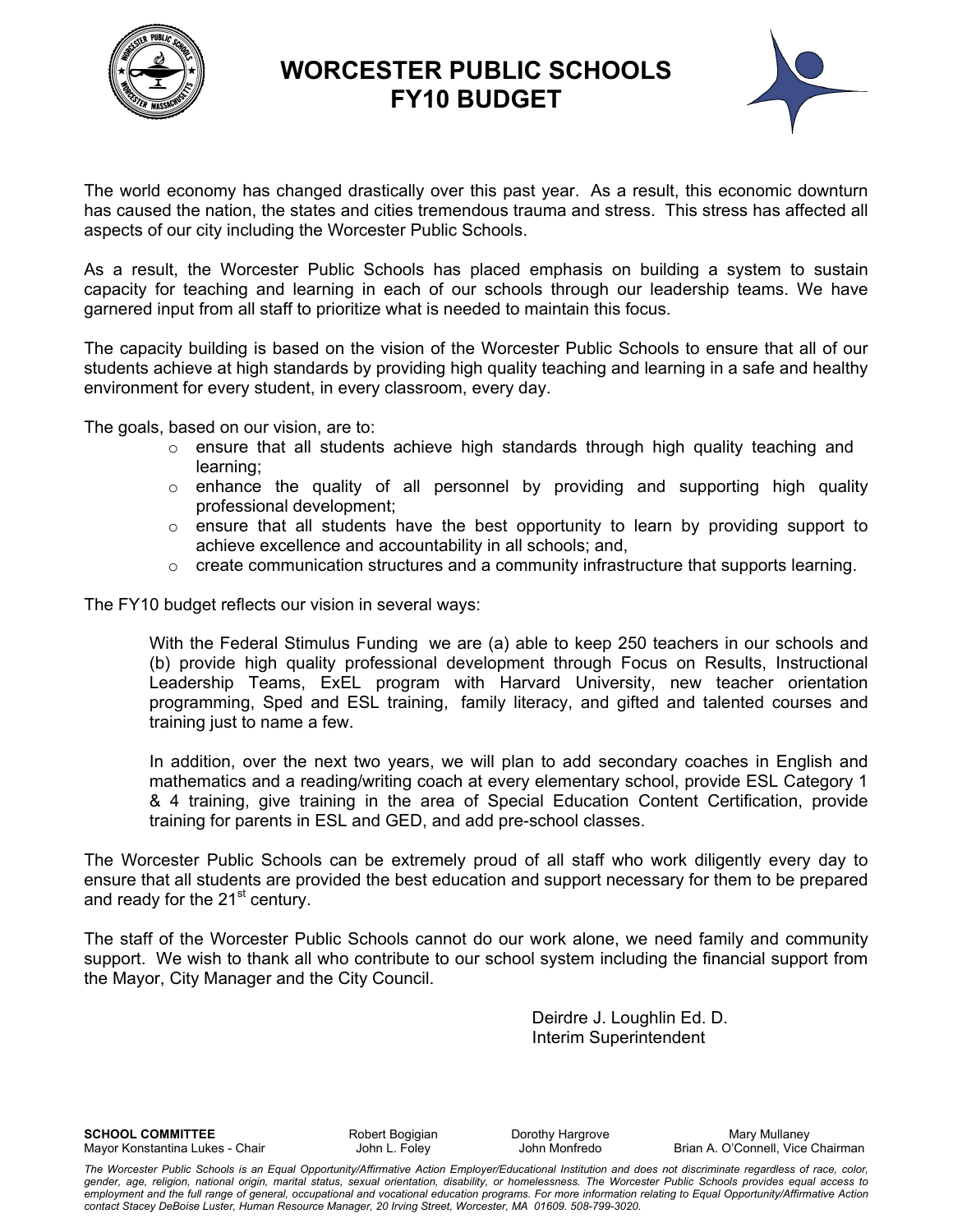### **ACCOUNT SUMMARY**

| <b>FISCAL 10 / FISCAL 09 BUDGET COMPARISON</b> |                      |                        |               |                   |                                      |                        |               |               |                   |  |  |
|------------------------------------------------|----------------------|------------------------|---------------|-------------------|--------------------------------------|------------------------|---------------|---------------|-------------------|--|--|
|                                                |                      | <b>SALARY ACCOUNTS</b> |               |                   | <b>ORDINARY MAINTENANCE ACCOUNTS</b> |                        |               |               |                   |  |  |
|                                                |                      | <b>FY 10</b><br>FY 09  |               |                   |                                      |                        | <b>FY 10</b>  | FY 09         |                   |  |  |
| Acct no.                                       | Name                 | <b>Budget</b>          | <b>Budget</b> | <b>Difference</b> | Acct no.                             | Name                   | <b>Budget</b> | <b>Budget</b> | <b>Difference</b> |  |  |
| 91110                                          | <b>ADMIN</b>         | 10,520,074             | 10,248,689    | 271,384           | 500101                               | <b>RETIREMENT</b>      | 12,273,048    | 10,230,553    | 2,042,495         |  |  |
| 91111                                          | <b>TEACHERS</b>      | 129,265,433            | 126,385,896   | 2,879,537         | 500103                               | <b>TRANSPORTATION</b>  | 9,972,179     | 9,534,505     | 437,674           |  |  |
| 91112                                          | <b>SCH COM</b>       | 87,000                 | 87,000        | 0                 | 500105                               | <b>O/STATE TRAVEL</b>  | $\Omega$      | $\Omega$      | $\mathbf{0}$      |  |  |
| 91114                                          | DxD SUBS             | 681,200                | 681,200       | 0                 | 500122                               | <b>ATHLETICS</b>       | 325,849       | 325,309       | 540               |  |  |
| 91115                                          | <b>INST ASSIST</b>   | 4,670,198              | 4,046,724     | 623,474           | 500123                               | <b>HLTH INSURANCE</b>  | 39,167,805    | 36,235,209    | 2,932,596         |  |  |
| 91116                                          | <b>COACHES</b>       | 447,156                | 425,400       | 21,756            | 500125                               | <b>OTHER INSURANCE</b> | 3,504         | 2,061         | 1,443             |  |  |
| 91117                                          | <b>BUS MONITORS</b>  | 740,423                | 715,751       | 24,672            | 500129                               | <b>WORKERS COMP</b>    | 929,935       | 862,300       | 67,635            |  |  |
| 91118                                          | <b>MISC SALARY</b>   | 853,119                | 862,685       | $-9,566$          | 500130                               | <b>PERS SERVICES</b>   | 1,650,593     | 1,409,172     | 241,421           |  |  |
| 91134                                          | <b>INST SUPPORT</b>  | 2,083,265              | 2,068,759     | 14,506            | 500132                               | <b>TUITION</b>         | $\Omega$      | 14,133,404    | $-14, 133, 404$   |  |  |
| 91124                                          | CROSS GDS            | 497,983                | 510,386       | $-12,403$         | 500133                               | PRINT & POST           | 256,664       | 185,085       | 71,579            |  |  |
| 91119                                          | <b>CUSTODIANS</b>    | 6,089,545              | 6,304,243     | $-214,698$        | 500135                               | <b>INST MATERIALS</b>  | 4,223,589     | 4,057,343     | 166,246           |  |  |
| 91203                                          | CUST O/T             | 972,422                | 822,422       | 150,000           | 500136                               | <b>MISCELLANEOUS</b>   | 2,210,243     | 2,203,786     | 6,457             |  |  |
| 91120                                          | <b>SCH PLANT</b>     | 2,157,587              | 2,095,740     | 61,848            | 500137                               | <b>UNEMPLOYMENT</b>    | 275,000       | 353,674       | $-78,674$         |  |  |
| 91204                                          | <b>SCH PLANT O/T</b> | 155,579                | 155,579       | 0                 | 500138                               | <b>IN-STATE TRAVEL</b> | 186,919       | 228,975       | $-42,056$         |  |  |
| 91121                                          | <b>ADM CLERICAL</b>  | 3,068,043              | 3,086,806     | $-18,763$         | 500141                               | <b>VEHICLE MAINT</b>   | 460,427       | 460,427       | 0                 |  |  |
| 91205                                          | <b>CLERICAL O/T</b>  | 331,787                | 282,210       | 49,577            | 500146                               | <b>BLDG UTILITIES</b>  | 7,944,546     | 7,772,723     | 171,823           |  |  |
| 91122                                          | <b>SCH CLERKS</b>    | 2,072,881              | 2,052,331     | 20,550            | 500152                               | <b>SCHOOL PLANT OM</b> | 2,310,120     | 2,452,084     | $-141,964$        |  |  |
| 91133                                          | <b>SCH NURSES</b>    | 2,462,020              | 2,354,560     | 107,460           |                                      | TOTAL ORD. MAINTENANCE | 82,190,421    | 90,446,610    | $-8,256,189$      |  |  |
| 91123                                          | <b>NON INST</b>      | 3,121,194              | 2,993,562     | 127,632           |                                      |                        |               |               |                   |  |  |
| <b>TOTAL SALARIES</b>                          |                      | 170,276,909            | 166,179,942   | 4,096,967         |                                      |                        |               |               |                   |  |  |
|                                                |                      |                        |               |                   |                                      |                        |               |               |                   |  |  |
|                                                |                      |                        |               |                   |                                      |                        |               |               |                   |  |  |
| <b>SALARIES</b>                                |                      | 170,276,909            | 166,179,942   | 4,096,967         |                                      |                        |               |               |                   |  |  |
| ORDINARY MAINTENANCE                           |                      | 82,190,421             | 90,446,610    | $-8,256,189$      |                                      |                        |               |               |                   |  |  |
|                                                |                      |                        |               |                   |                                      |                        |               |               |                   |  |  |
|                                                | <b>GRAND TOTAL</b>   | 252,467,330            | 256,626,552   | $-4,159,222$      |                                      |                        |               |               |                   |  |  |
|                                                |                      |                        |               |                   |                                      |                        |               |               |                   |  |  |



Title I 11,564,619 Title II Teacher Quality 2,229,362 Title III 1,034,152 Title V  $\qquad \qquad \overline{0}$ 

TOTAL \$28,630,339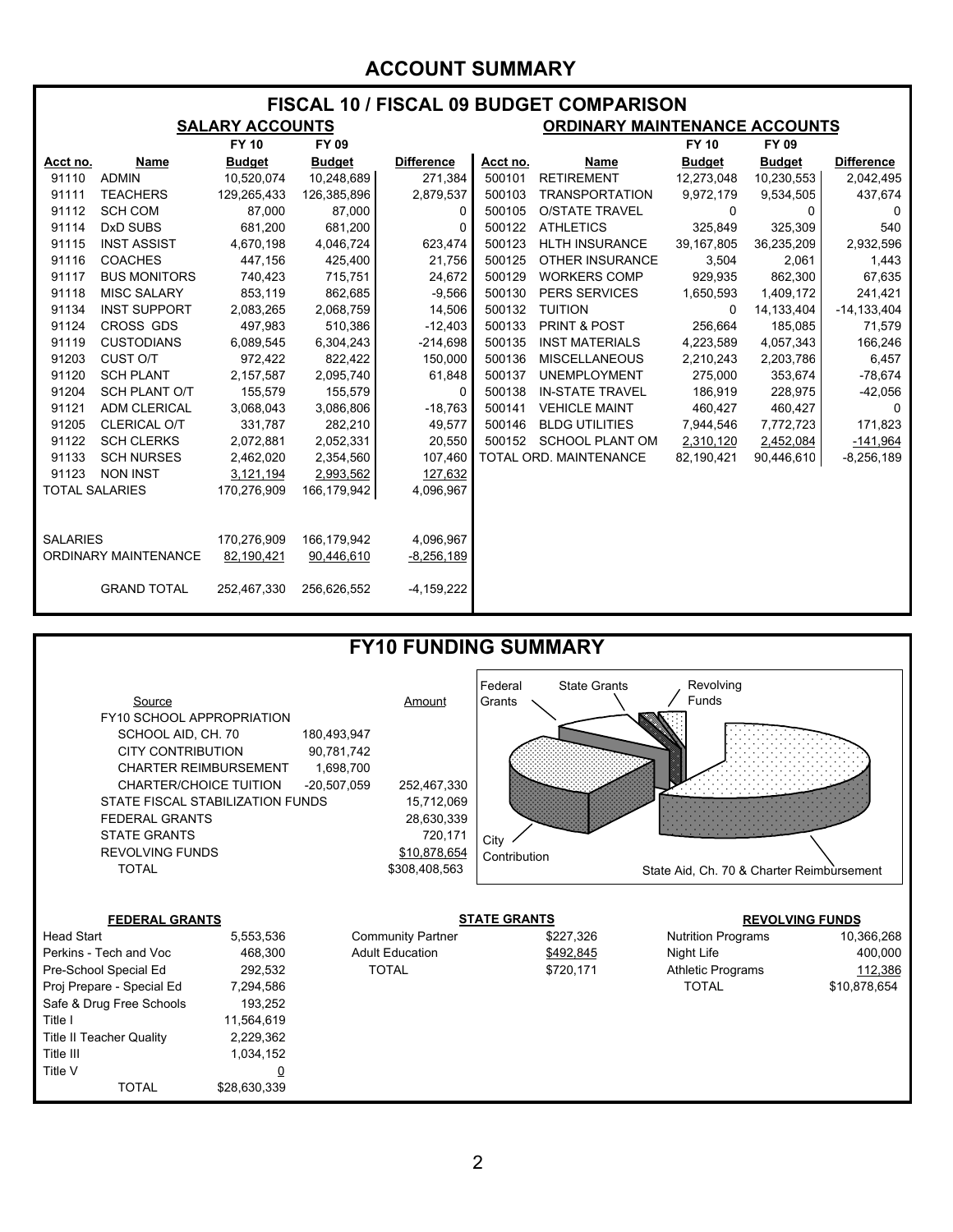# **FISCAL 10 BUDGET DISTRIBUTION**



Tuition (6%) Utilities (3%)

## **EDUCATION REFORM SPENDING**

|                                  | 04/05       | 05/06       | 06/07*      | 07/08       | 08/09         | 09/10         |
|----------------------------------|-------------|-------------|-------------|-------------|---------------|---------------|
| Chapter 70 (State Aid)           | 158,861,691 | 161,059,359 | 167,480,913 | 174,025,314 | 180,493,947   | 180,493,947   |
| <b>Charter Reimbursement</b>     | 1,741,559   | 3,286,939   | 3,649,540   | 4,910,875   | 4,708,761     | 1,698,700     |
| <b>City Contribution</b>         | 75,954,193  | 80,015,430  | 87,404,142  | 89,097,892  | 93,324,416    | 90,781,742    |
| PL 874 Impact Aid                |             |             | 625,000     |             |               | O             |
| Charter/Choice Tuition           |             |             | -17,385,621 | -20.025.049 | $-21.900.572$ | $-20,507,059$ |
| <b>Total General Fund Budget</b> | 236,557,443 | 244,361,728 | 241,773,974 | 248,009,032 | 256,626,552   | 252,467,330   |
| State Stabilization Funds**      |             |             |             |             |               | 15,712,069    |
| TOTAL                            | 236.557.443 | 244,361,728 | 241,773,974 | 248,009,032 | 256,626,552   | \$268,179,399 |
|                                  |             |             |             |             |               |               |

*\* In FY07, charter school and school choice tuition are no longer budgeted in the WPS appropriation. However, because of Chapter 70 state aid and city contribution totals, the tuition amounts must be shown as a budget offset.* 

\*\* In FY10, the WPS is expected to receive State Fiscal Stabilization Funds from the American Recovery and Reinvestment Act of 2009.

### **STAFFING HISTORY**

|                      | 01-02 | 02-03 | 03-04 | 04-05 | 05-06     | 06-07 | 07-08 | 08-09 | $09-10$ |
|----------------------|-------|-------|-------|-------|-----------|-------|-------|-------|---------|
| Central Office Admin | 25    | 21    | 17.25 | 17.25 | 17.25     | 18.25 | 20    | 19    | 20      |
| Bldg. Administrators | 82    | 81    | 77    | 78    | 79        | 76    | 77    | 77    | 77      |
| Teachers             | 2.132 | 2.076 | 1.942 | 1,913 | 1,876     | 1,864 | 1.822 | 1.844 | 1,874   |
| Inst. Assistants*    | 235   | 212   | 160   | 169   | 158       | 125   | 126   | 183   | 210     |
| Bus Monitors         | 49    | 49    | 54    | 58    | 25        | 25    | 26    | 26    | 30      |
| Crossing Guards      | 118   | 118   | 118   | 118   | 113       | 113   | 110   | 104   | 104     |
| Custodians           | 173   | 161   | 153   | 153   | 153       | 155   | 152   | 149   | 148     |
| School Plant         | 46    | 40    | 39    | 44    | 45        | 44    | 42    | 42    | 42      |
| Admin. Clerical      | 85    | 78    | 75    | 75    | 75        | 70    | 70    | 70    | 70      |
| School Clerical      | 93    | 92    | 84    | 84    | 84        | 80    | 80    | 80    | 80      |
| School Nurses**      |       | 43    | 43    | 42    | 42        | 42    | 42    | 42    | 42      |
| Non-Inst Support     | 64    | 60    | 54    | 56    | <u>58</u> | 60    | 60    | 60    | 67      |
| Totals               | 3,102 | 3.031 | 2.816 | 2,808 | 2,725     | 2,672 | 2,627 | 2,696 | 2.764   |

City Budget Only (Does not include grant funded positions)

\* In FY09, 57 Instructional Assistant positions previously funded by grants were moved to general fund budget because of declining state and federal resources

\*\* School Nurses transferred from City in FY03.